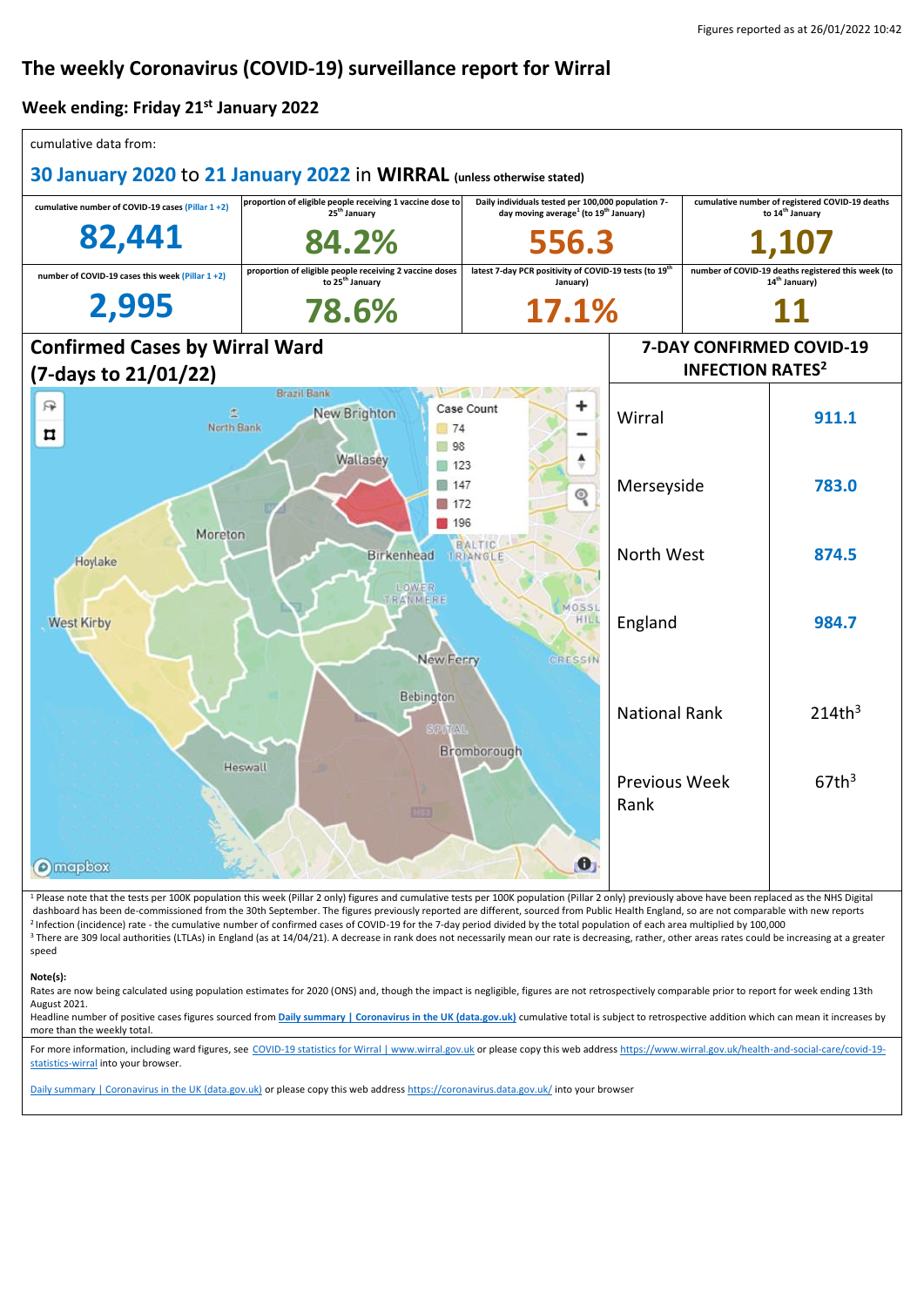## **The weekly Coronavirus (COVID-19) surveillance report for Wirral**

### **Week ending: Friday 21st January 2022**



may be reallocated to other Local Authorities.